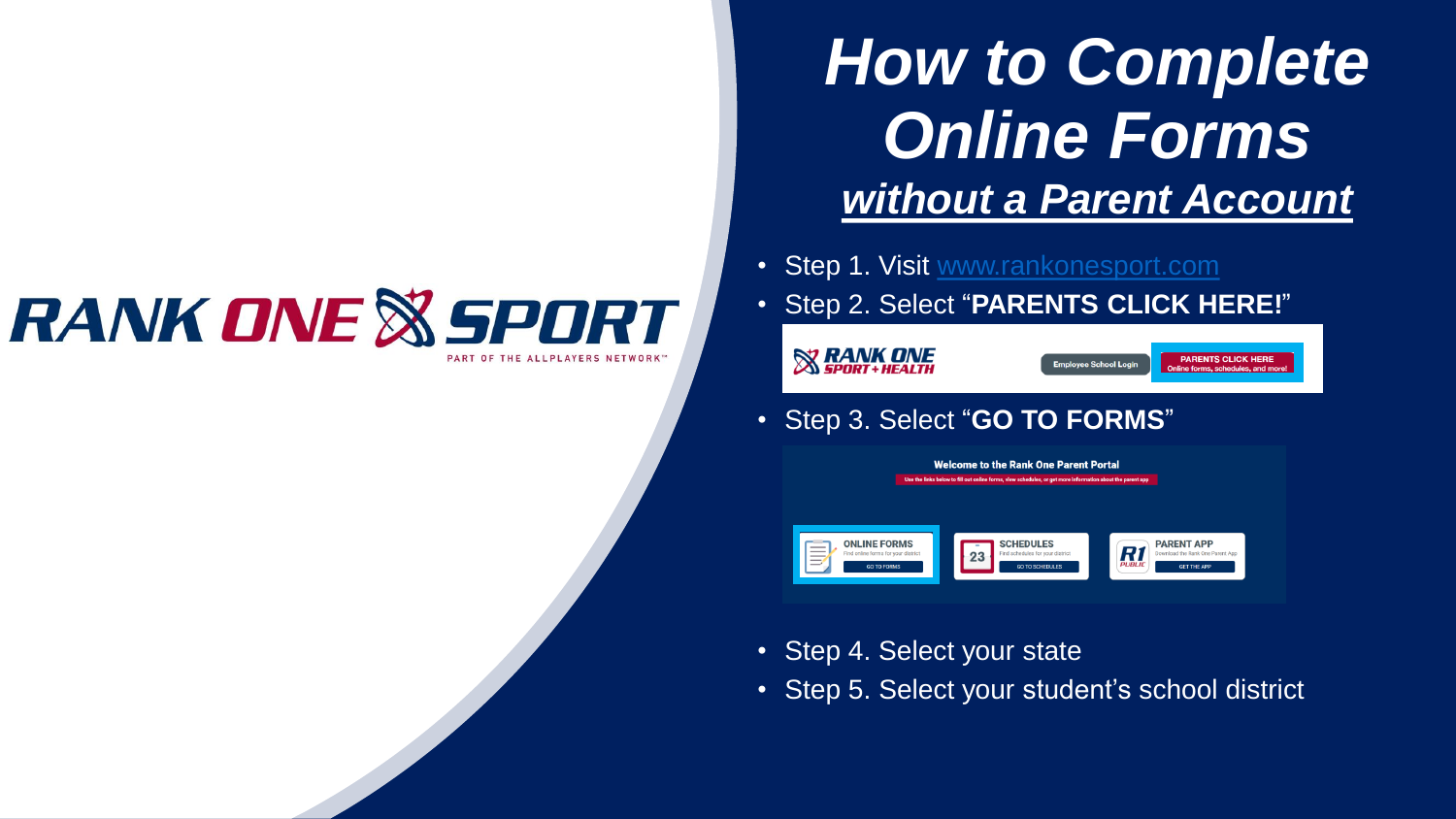Read through your district's instructions page and select "**Proceed to Online Forms" or "Click Here"** at the top of the page.

|                                                      | <b>Rank One Sport ISD</b>                                                                                                                                                                          |
|------------------------------------------------------|----------------------------------------------------------------------------------------------------------------------------------------------------------------------------------------------------|
| <b>HOME</b>                                          |                                                                                                                                                                                                    |
|                                                      | <b>Welcome to the Parent Portal!</b>                                                                                                                                                               |
|                                                      | to proceed to online forms<br><b>Click Here</b><br>Once                                                                                                                                            |
| forms as well as saving valuable resources.          | We would like to thank you for taking part in our new process of accepting athletic participation paper work online. This new automated process will allow us to be more efficient in handling the |
|                                                      | . To access the online forms hold your curser over the "Electronic Participation Forms" tab. You will get a drop down list of the forms.                                                           |
|                                                      | • Click on the form name and fill out the information requested. (you must have your students ID number available as it is required on each form)                                                  |
| click on the refresh icon next to the signature box. | • To sign the document click inside the signature box and hold your mouse down, this will allow you to create an "Electronic Signature". If you make a mistake and need to start over              |
|                                                      | . Once you have filled out all of the information on each page you will have the opportunity to print the document.                                                                                |
|                                                      | <b>Proceed To Online Forms</b>                                                                                                                                                                     |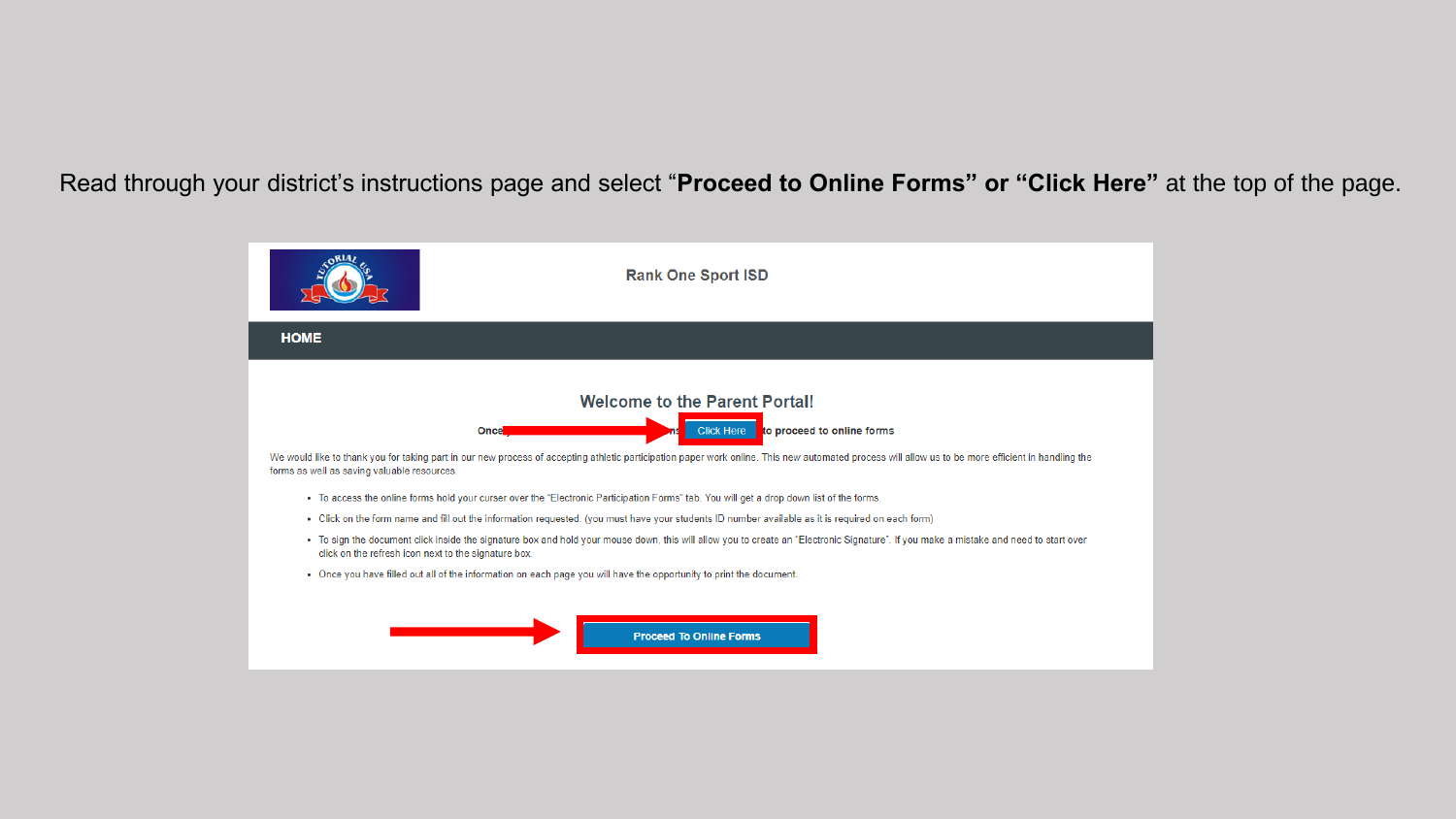You will be prompted to the next page where you can either login with an existing parent account, Create a New Parent Account, or **Continue as a Guest**.

We recommend that all parents create an account. Without a parent account you will not be able to see your student's compliance status, download the completed forms, or view notifications sent to you by your student's school.

**\*Note:** *Some school districts may require you to create an account.* If you do not see the "Continue as a Guest" option, you must create a parent account. Please see ["How to Create a Parent Account Tutorial](../Documents/Parent Tutorial - How to Complete Forms with an Account - Final.pdf)" for help in creating an account.

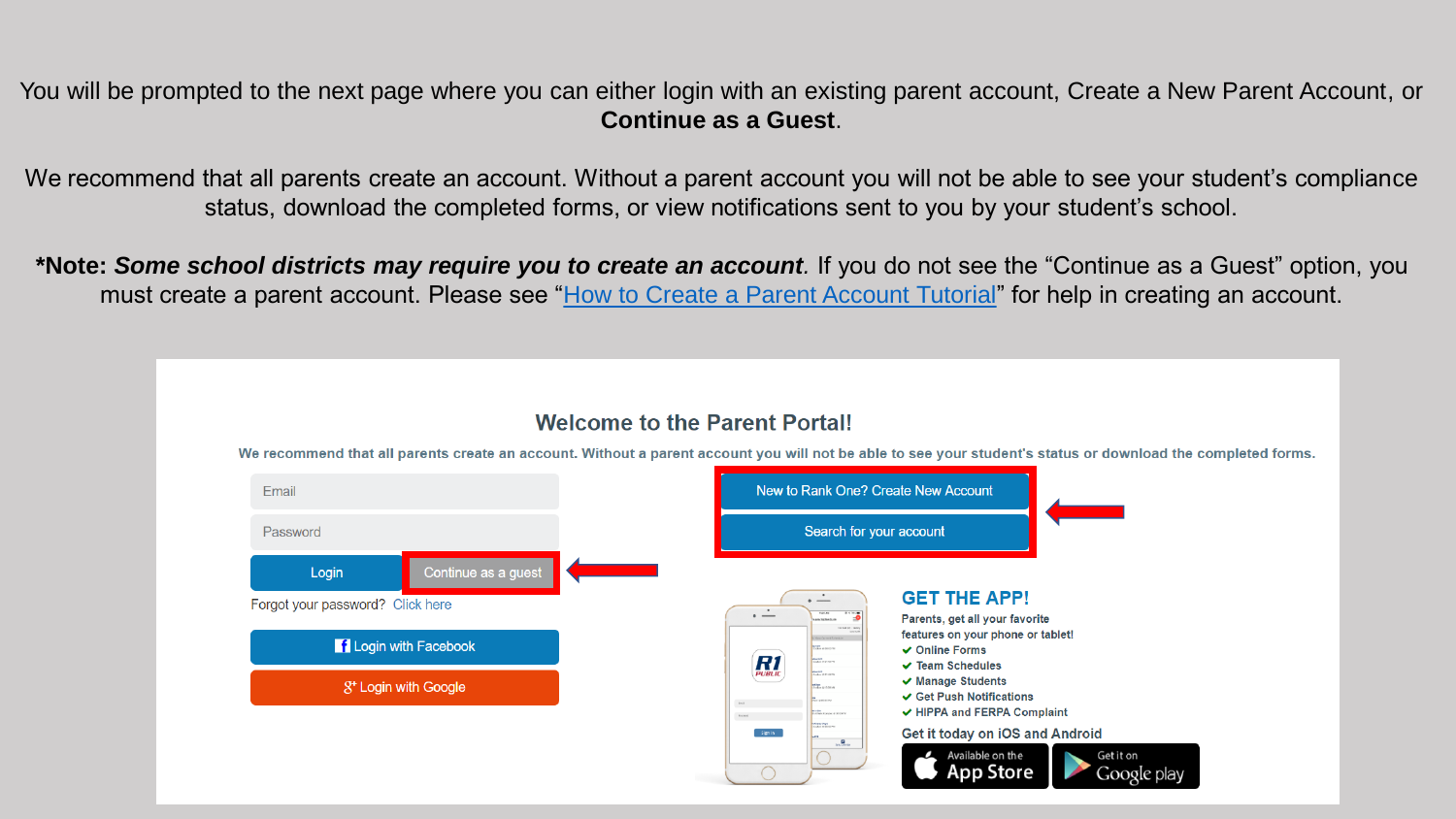After Continuing as a Guest you *may* see the option to select the appropriate grade level for your child.

\*Note\*: If you do not see this page you will be directed straight to the forms list.

If this is applicable to your school district, you will select your student's grade, and the forms will populate.

| <b>PARENT LOGIN</b>                                             |  |
|-----------------------------------------------------------------|--|
| <b>Rank One Sport ISD Forms</b>                                 |  |
| Please select the appropriate grade level for your child below: |  |
| Grades 6-8 Grades k-5<br>Grades 9-12                            |  |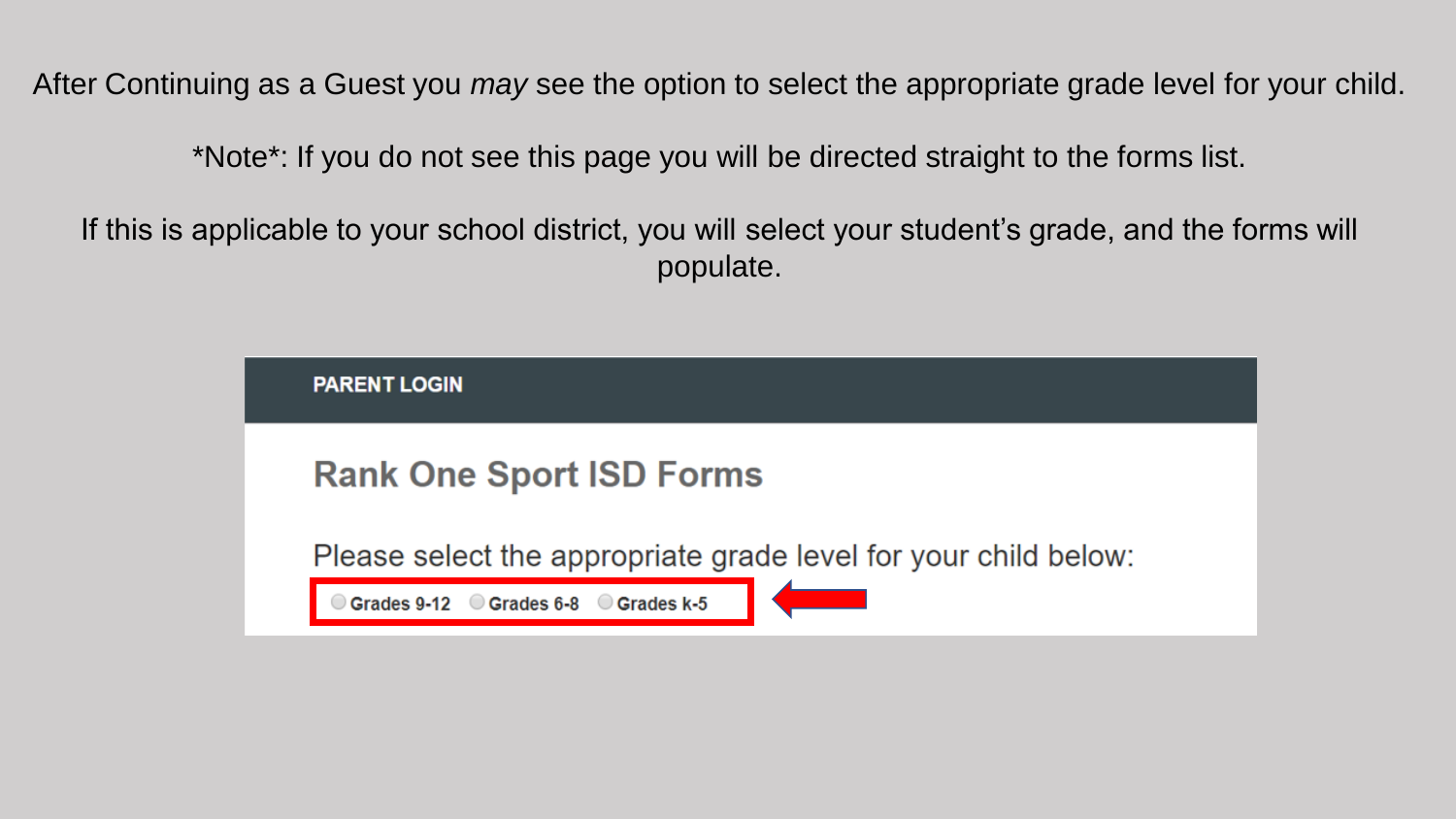#### **You will see 2 Sections: Paper Documents and Electronic Documents**

**Paper Documents:** To print a blank Physical form or other printable documents, click on the "**Download and Print"** tab on the right side.

In most cases printable forms such as the Physical should be turned into the school manually. However, some schools may allow you to upload these documents to an electronic form titled "*Physical Upload Form*". If your student's school allows this option, it will appear under the Electronic Forms section.

**Electronic Forms**: To complete the electronic forms, click on the link to open the form. The form status will show as "Incomplete" until after the school has approved your student's forms

Note\*: Some schools may require multiple forms to be completed.

### *If you have any questions related to the forms, please contact your student's school.*